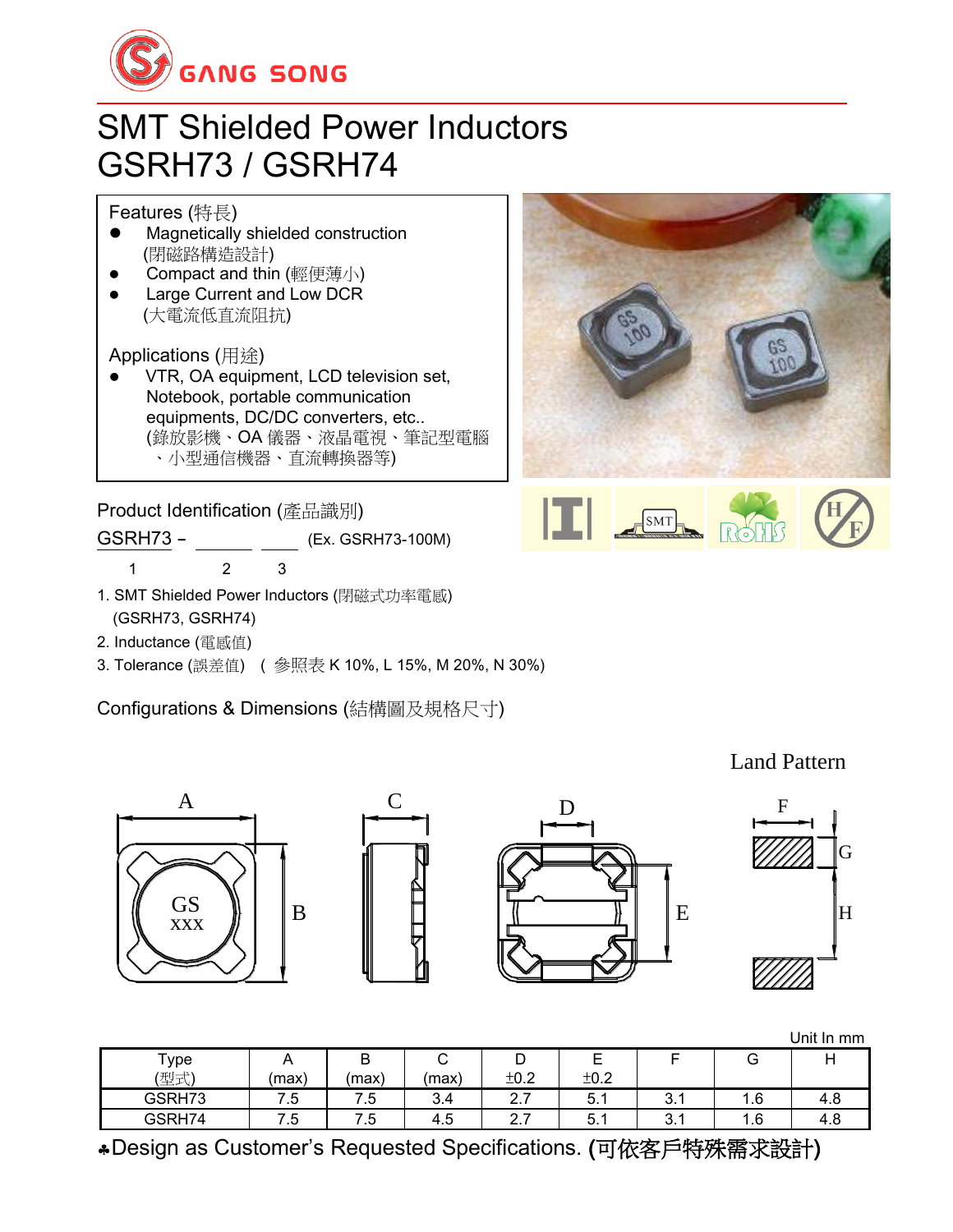

## SMT Shielded Power Inductors GSRH73

Electrical Characteristics for GSRH73 Series [GSRH73 系列電子特性規格]

| Part Number   | Inductance | Test Freq.     | $DCR(\Omega)$ | IDC(A) |
|---------------|------------|----------------|---------------|--------|
|               | $(\mu H)$  | (KHz)          | (max)         | (max)  |
| 產品料號          | 電 感 值 (L)  | 測試頻率           | 直流阻抗          | 定格電流   |
| GSRH73-100M   | 10.00      | 1              | 0.072         | 1.68   |
| GSRH73-120M   | 12.00      | $\overline{1}$ | 0.098         | 1.52   |
| GSRH73 - 150M | 15.00      | 1              | 0.130         | 1.33   |
| GSRH73 - 180M | 18.00      | 1              | 0.140         | 1.20   |
| GSRH73 - 220M | 22.00      | 1              | 0.190         | 1.07   |
| GSRH73 - 270M | 27.00      | $\mathbf 1$    | 0.210         | 0.96   |
| GSRH73 - 330M | 33.00      | 1              | 0.240         | 0.91   |
| GSRH73 - 390M | 39.00      | 1              | 0.320         | 0.77   |
| GSRH73 - 470M | 47.00      | 1              | 0.360         | 0.76   |
| GSRH73 - 560M | 56.00      | $\mathbf{1}$   | 0.470         | 0.68   |
| GSRH73 - 680M | 68.00      | 1              | 0.520         | 0.61   |
| GSRH73 - 820M | 82.00      | 1              | 0.690         | 0.57   |
| GSRH73 - 101M | 100.00     | 1              | 0.790         | 0.50   |
| GSRH73 - 121M | 120.00     | $\mathbf 1$    | 0.890         | 0.49   |
| GSRH73 - 151M | 150.00     | 1              | 1.270         | 0.43   |
| GSRH73 - 181M | 180.00     | $\overline{1}$ | 1.450         | 0.39   |
| GSRH73 - 221M | 220.00     | 1              | 1.650         | 0.35   |
| GSRH73 - 271M | 270.00     | 1              | 2.310         | 0.32   |
| GSRH73 - 331M | 330.00     | 1              | 2.620         | 0.28   |
| GSRH73-391M   | 390.00     | $\mathbf 1$    | 2.940         | 0.26   |
| GSRH73 - 471M | 470.00     | 1              | 4.180         | 0.24   |
| GSRH73 - 561M | 560.00     | 1              | 4.670         | 0.22   |
| GSRH73 - 681M | 680.00     | 1              | 5.730         | 0.19   |
| GSRH73 - 821M | 820.00     | $\mathbf{1}$   | 6.540         | 0.18   |
| GSRH73-102M   | 1000.00    | 1              | 9.440         | 0.16   |

※Test Freq. : 1KHz / 0.25V.

※Operating Temp.:  $-40^{\circ}$ C ~  $+125^{\circ}$ C

※Inductance drop=10% typ. at IDC.

※Storage Temperature&Humidity : ≦ 40℃ & 70% RH maximum